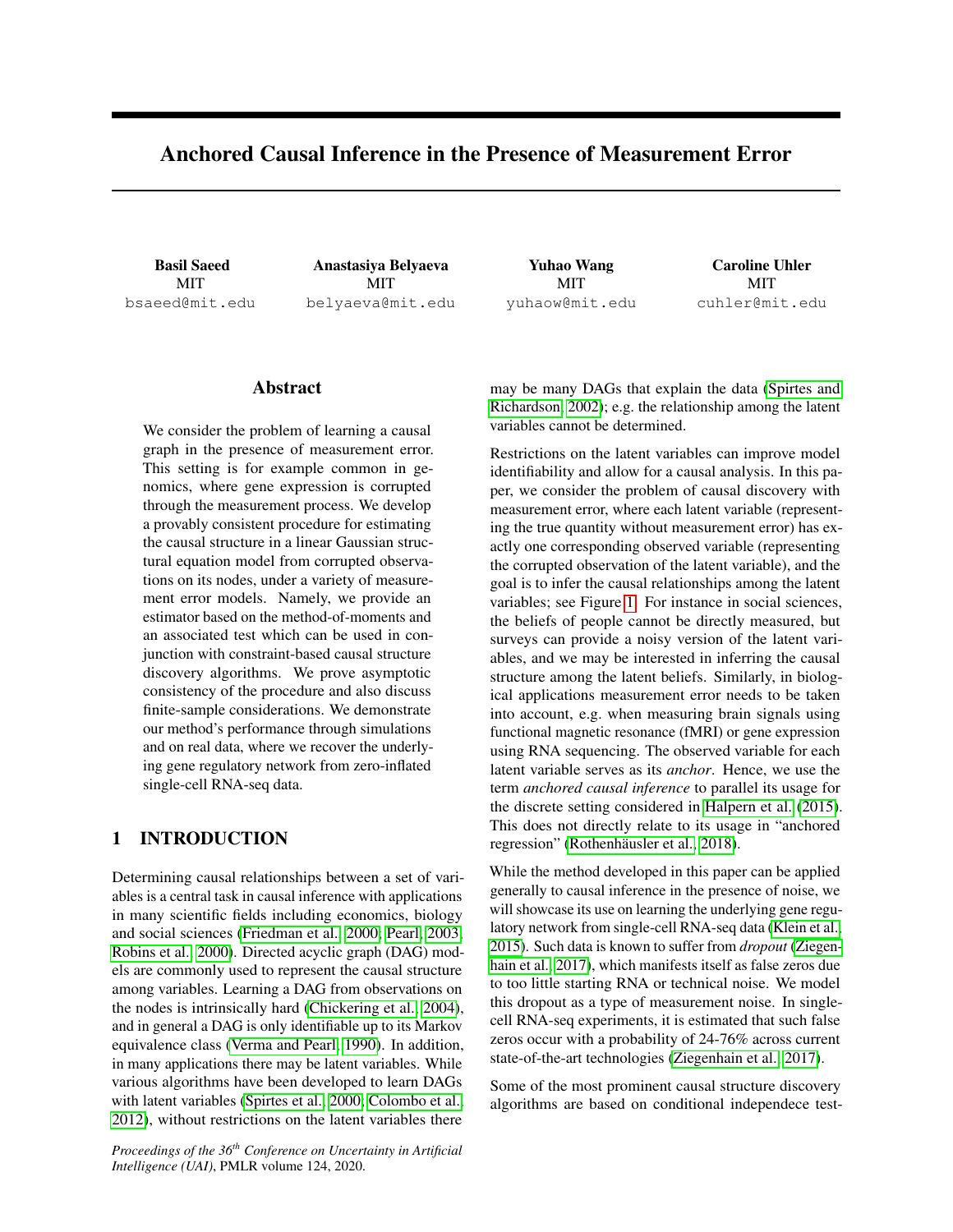<span id="page-1-0"></span>

Figure 1: *Anchored Causal Model* with latent variables  $Z_i$  and corrupted observed counterparts  $X_i$  (*anchors*).

ing [\(Spirtes et al., 2000;](#page-9-4) [Solus et al., 2017\)](#page-9-10). Estimating these directly from corrupted data may lead to biased estimates since the corruption may lead to changes in the values of the correlations; see Figure [2a](#page-1-1). Moreover, dependencies may be introduced in the observed variables that are not present in the latent variables. For instance, consider the model shown in Figure [1:](#page-1-0) While the latent variables  $Z_2$  and  $Z_3$  are *independent* given  $Z_1$ , the observed variables  $X_2$  and  $X_3$  are *dependent* given any conditioning set among the observed variables  $X$ .

Currently, the typical approach for dealing with dropout is to first impute gene expression data [\(Van Dijk et al.,](#page-9-11) [2018\)](#page-9-11). However, imputation may also introduce spurious dependencies (see Figure [2b](#page-1-1)). Furthermore, since current imputation methods were designed to recover (*unconditional*) correlations/dependence relations among genes but not *conditional* dependence relations, which are critical for causal structure discovery algorithms, the causal graph learned based on imputed data is usually inaccurate. It is therefore of great interest to develop algorithms that directly learn the causal structure among the latent variables from the corrupted data.

[Zhang et al.](#page-9-12) [\(2017\)](#page-9-12) considered the problem of learning a causal DAG model under measurement error as in Figure [1,](#page-1-0) but restricted the measurement error to be independent from the latent variables. For many applications, including modeling dropout in single-cell RNA-seq data, this assumption is too restrictive. [Halpern et al.](#page-9-6) [\(2015\)](#page-9-6) considered more general anchored causal models than in Figure [1,](#page-1-0) but only in the binary setting. [Silva et al.](#page-9-13) [\(2006\)](#page-9-13) considered a similar model for continuous distributions, but under the assumption that the dependence between latent and observed variables is linear, an assumption that is too restrictive for many applications. Inspired by topic modeling, [Anandkumar et al.](#page-8-2) [\(2013\)](#page-8-2) proposed a causal discovery method for DAGs with various levels of latent variables, but under the assumption that the latent variables are non-Gaussian and have sufficient outgoing edges

<span id="page-1-1"></span>

Figure 2: (a) Simulated Gaussian random variables before (top) and after dropout with rate 0.5 (bottom). (b) Imputed RNA-seq data (top) and raw data with dropout (bottom).

for identifiability of the model.

The main contributions of this paper are as follows:

- We introduce *anchored causal inference* to model causal relationships among latent variables in the Gaussian setting with noisy observations .
- We develop a consistent estimator for partial correlations based on the method of moments and an associated conditional independence test that can be used with consistent structure learning algorithms to find the structure among the latent variables, resulting in a consistent procedure for structure learning.
- We present experimental results on both simulated data and real single-cell RNA-seq data, showing that our estimator, which takes into account measurement error, outperforms other methods for causal inference when applied to the corrupted data.

## 2 PRELIMINARIES

Let  $\mathcal{G} = ([p], E)$  be a directed acyclic graph (DAG) with nodes  $[p] := \{1, \ldots, p\}$  and directed edges E. We associate a random variable  $Z_i$  to each node  $i \in [p]$ . We denote the joint distribution of  $Z = (Z_1, \ldots, Z_p)^T$  by P and assume that Z is generated by a *linear Gaussian structural equation model*:

<span id="page-1-2"></span>
$$
Z = B^T Z + \epsilon,\tag{1}
$$

where  $B$  is the weighted adjacency matrix of  $G$  and  $\epsilon \sim \mathcal{N}_p(\mu, \Omega)$  with  $\Omega = \text{diag}(\omega_1^2, \cdots, \omega_p^2)$ . We consider the problem where only a noise-corrupted version of Z is observed. We define  $X_1, \ldots, X_p$  to be the *observed* variables (*anchors*) generated from the *latent* variables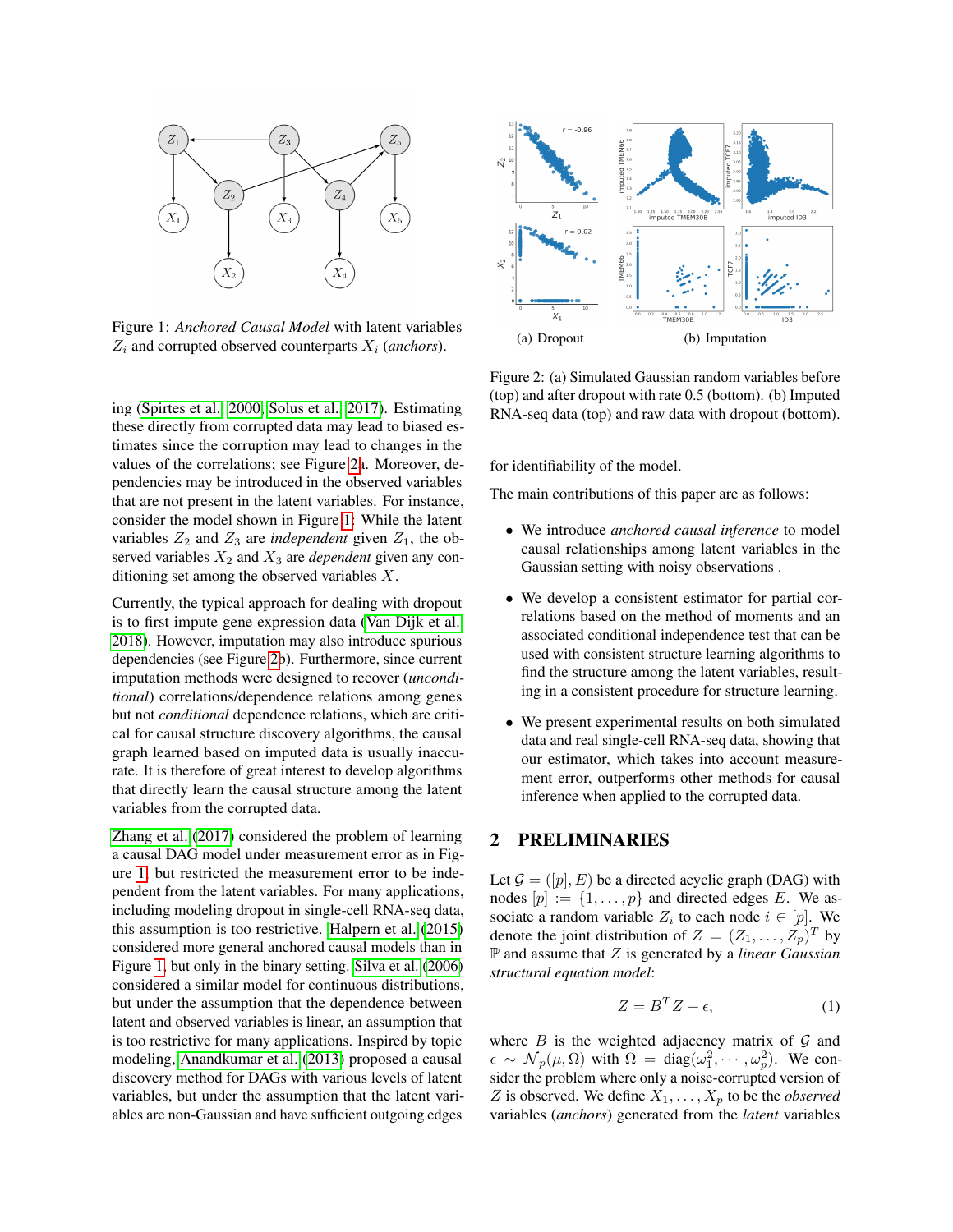$Z_1, \ldots, Z_p$  by a noise process  $X_i = F_i(Z_i)$ , where  $F_i$ is a possibly non-deterministic function such that  $X_i$  has non-zero variance.. We aim to learn the DAG  $\mathcal G$  associated with the latent variables Z.

A standard approach for structure discovery when no latent variables are present is to first infer the conditional independence (CI) relations among the observed variables and then use the CI relations to learn the DAG structure [\(Spirtes et al., 2000\)](#page-9-4). However, since multiple DAGs can encode the same CI relations,  $\mathcal G$  can only be identified up to its *Markov equivalence class* (MEC). An MEC can be represented by a *CPDAG*, a partially directed graph whose skeleton (underlying undirected graph) is the skeleton of  $G$  and an edge is directed if it has the same direction for all DAGs in the MEC [\(Verma and Pearl, 1990\)](#page-9-3). Various algorithms have been developed for learning a CPDAG when no latent variables are present [\(Chicker](#page-8-3)[ing, 2002;](#page-8-3) [Solus et al., 2017;](#page-9-10) [Spirtes et al., 2000\)](#page-9-4), most prominently the *PC algorithm* [\(Spirtes et al., 2000\)](#page-9-4), which treats causal inference as a constraint satisfaction problem with the CI relations as constraints. The PC algorithm is provably consistent, meaning that it outputs the correct MEC when the sample size  $n \to \infty$  under the so-called *faithfulness* assumption, which asserts that the CI relations entailed by  $\mathbb P$  are the relations implied by separation in the DAG  $G$  [\(Spirtes et al., 2000\)](#page-9-4).

[Harris and Drton](#page-9-14) [\(2013\)](#page-9-14) proved high-dimensional consistency of the PC-algorithm when applied directly to the observed data X for Gaussian copula or non-paranormal models, i.e., when the Gaussian random vector Z is a *deterministic* function of X. In this case, the conditional independence statements among the variables  $X$  are equivalent to the conditional independence statements among Z [\(Harris and Drton, 2013\)](#page-9-14), which simplifies the problem greatly. When  $X$  is a random function of  $Z$ , the setting considered in this paper, this equivalence generally does not hold. Figure [1](#page-1-0) shows an example where  $Z_2 \perp Z_3 | Z_1$ , but without any further assumptions,  $X_2 \not\perp\!\!\!\perp X_3 | X_1$ . Furthermore, [Yoon et al.](#page-9-15) [\(2020\)](#page-9-15) provided a consistent rankbased estimator for the correlation matrix of  $Z$  when the  $X_i$  are from a *truncated* Guassian copula, meaning that there exist constants  $c_1, \ldots, c_p$  such that  $X_i$  is set to zero if  $X_i > c_i$ , and applied this for estimating correlations in gene expression data. While our model assumptions are for a different class of noise functions and our gene expression model differs from that of [Yoon et al.](#page-9-15) [\(2020\)](#page-9-15), we provide a comparison of the CPDAG learned by the PCalgorithm using this correlation matrix with the CPDAG learned using our estimation method in Section [5.1.](#page-7-0)

As compared to the fully observational setting, when latent variables are present, identifiability is further weakened. Various algorithms have been developed for learning in this setting [\(Spirtes et al., 2000;](#page-9-4) [Colombo et al.,](#page-8-1) [2012\)](#page-8-1). However, these algorithms cannot estimate causal relations among the latent variables, which is our problem of interest. Moreover, [Leung et al.](#page-9-16) [\(2016\)](#page-9-16) study identifiability of directed Gaussian graphical models in the presence of a single latent variable, [Blom et al.](#page-8-4) [\(2018\)](#page-8-4) provide an upper bound for the measurement error when the noise is Gaussian and independent of the latent variables, and [Zhang et al.](#page-9-12) [\(2017\)](#page-9-12), [Silva and Scheines](#page-9-17) [\(2005\)](#page-9-17), [Silva](#page-9-13) [et al.](#page-9-13) [\(2006\)](#page-9-13), [Halpern et al.](#page-9-6) [\(2015\)](#page-9-6) and [Anandkumar](#page-8-2) [et al.](#page-8-2) [\(2013\)](#page-8-2) all consider the problem of learning causal edges among latent variables from the observed variables, i.e. models as in Figure [1](#page-1-0) or generalizations thereof, but under assumptions that may not hold for our applications of interest, namely that the measurement error is independent of the latent variables [\(Zhang et al., 2017\)](#page-9-12), that the observed variables are a linear function of the latent variables [\(Silva and Scheines, 2005;](#page-9-17) [Silva et al., 2006\)](#page-9-13), that the observed variables are binary [\(Halpern et al., 2015\)](#page-9-6), or that each latent variable is non-Gaussian with sufficient outgoing edges to guarantee identifiability [\(Anandkumar](#page-8-2) [et al., 2013\)](#page-8-2). We note, however, that our work requires assumptions (described below) that some of these methods do not.

## <span id="page-2-2"></span>3 ANCHORED CAUSAL INFERENCE

In the following, we first describe the assumptions of our *Anchored Causal Model*, then motivate the model by the application to learning the underlying gene regulatory network from zero-inflated single-cell RNA-seq data, and finally provide an algorithm for anchored causal inference and prove its consistency under the model assumptions.

<span id="page-2-0"></span>Model Assumptions (Anchored Causal Model).

(A1). *Given a DAG*  $G = ([p], E)$ *, the latent variables*  $Z = (Z_1, \ldots Z_p)$  are generated by a linear Gaussian *structural equation model (see [\(1\)](#page-1-2)) that is faithful to* G*.*

<span id="page-2-1"></span>(A2). *The observed random vector*  $X = (X_1, \ldots, X_p)$ *satisfies for all*  $i \in [p]$ 

$$
X_i \perp \!\!\!\perp \{X_1, \ldots, X_p, Z_1, \ldots, Z_p\} \setminus \{X_i, Z_i\} \mid Z_i.
$$

*Furthermore, for all*  $i, j \in [p]$  *there exists a finite*dimensional vector  $\eta_i$  of monomials in  $X_i$  and a finite*dimensional vector*  $\eta_{ij}$  *of monomials in*  $X_i$  *and*  $X_j$ *such that their means can be mapped to the moments of the latent variables by known continuously differentiable functions*  $g_i$  *and*  $g_{ij}$ *, i.e.*,  $\mathbb{E}[Z_i] = g_i(\mathbb{E}[\eta_i])$  *and*  $\mathbb{E}[Z_i Z_j] = g_{ij}(\mathbb{E}[\eta_{ij}])$ , and their covariance satisfies  $Cov(\eta_i, \eta_{ij}) < \infty$ .

While Assumption [\(A1\)](#page-2-0) fixes the structural and functional relationship between the latent variables Z by a linear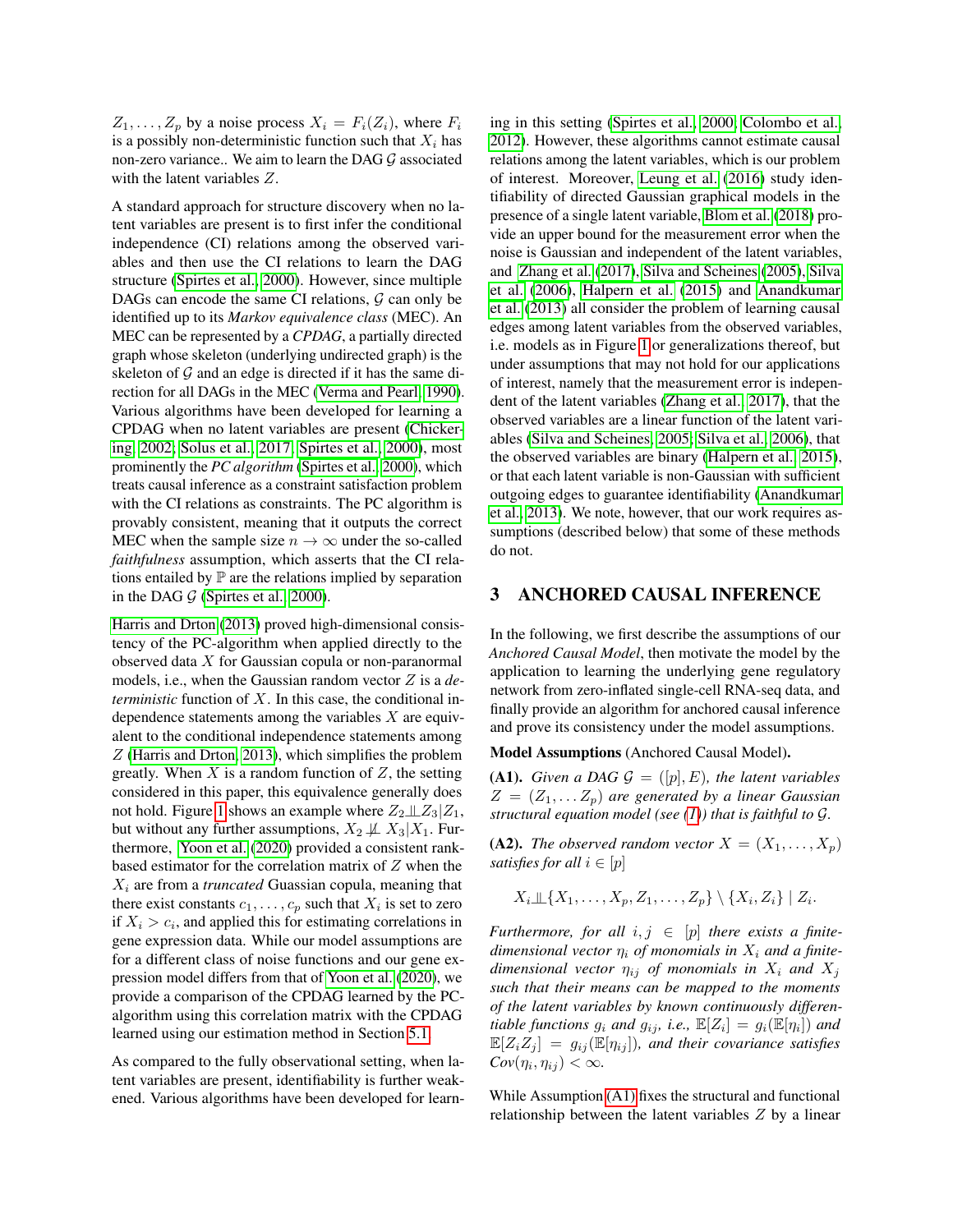Gaussian structural equation model, Assumption [\(A2\)](#page-2-1) fixes the structural relationship between latent and observed variables by each  $X_i$  having exactly one parent  $Z_i$  for all  $i \in [p]$ , and ensures that the first- and secondorder moments of  $Z \sim \mathcal{N}_p(\mu, \Sigma)$  can be obtained from moments of  $X$  without the restriction to a specific measurement error model. This allows for more general noise models than in [\(Silva et al., 2006;](#page-9-13) [Zhang et al., 2017\)](#page-9-12). We remark that given a model specified by the noise function  $F_i$ , the functions  $g_i$  and  $g_{ij}$  are directly obtainable from  $F_i$ , as we demonstrate in the following example. Hence, Assumption [\(A2\)](#page-2-1) could have been specified in terms of  $F_i$ . However, knowledge of  $F_i$  is, in general, a stronger condition than knowledge of  $g_i$  and  $g_{ij}$ ; we therefore chose to specify our assumptions in terms of  $g_i$  and  $g_{ij}$ .

Example 3.1 (Additive Gaussian noise model). *Suppose*

$$
X_i = F_i(Z_i) = Z_i + U_i, \text{ where } U_i \sim \mathcal{N}(m_i, s_i^2)
$$

for all  $i \in [p]$ . Then, it holds that  $\mathbb{E}[X_i] = \mu_i + m_i$ , and *hence*

$$
g_i(y) = y - m_i, \quad \eta_i = X_i.
$$

*Similarly,*

$$
\mathbb{E}[X_i^2] = \mathbb{E}[\mathbb{E}[X_i^2 | Z_i]]
$$
  
=  $\mathbb{E}[Z_i^2] + 2m_i \mathbb{E}[Z_i] + s_i^2 + m_i^2$ .

*Hence,*

$$
g_{ii}(y) = y_2 - 2m_i g_i(y_1) - s_i^2 - m_i^2
$$

with  $\eta_{ii} = (X_i, X_i^2)$ . *Finally, for*  $i \neq j$ *, we have* 

$$
\begin{aligned} \mathbb{E}[X_i X_j] &= \mathbb{E}[\mathbb{E}[X_i | Z_i] \mathbb{E}[X_j | Z_j]] \\ &= \mathbb{E}[Z_i Z_j] + m_i \mathbb{E}[Z_j] + m_j \mathbb{E}[Z_i] + m_i m_j, \end{aligned}
$$

*giving*

$$
g_{ij}(y) = y_3 - m_i g_j(y_2) + m_j g_i(y_1) + m_i m_j
$$
  
with 
$$
\eta_{ij} = (X_i, X_j, X_i X_j).
$$

We next present examples of other models that fit into our framework. The functions  $g_i, g_{ij}$  and the vectors  $\eta_i, \eta_{ij}$ can be obtained through a calculation similar to that just presented. We therefore omit the details in what follows.

<span id="page-3-0"></span>Example 3.2 (Modeling single-cell RNA-seq data). *Let* Z<sup>i</sup> *represent the true latent RNA values (log-transformed) and* X<sup>i</sup> *the observed RNA values after dropout. [Pierson](#page-9-18) [and Yau](#page-9-18) [\(2015\)](#page-9-18) considered a simple model of gene regulation represented by a linear Gaussian structural equation model among the latent variables* Z *and modeled dropout for single-cell RNA-seq data by*

$$
X_i = F_i(Z_i) = \begin{cases} Z_i & \text{w.p.} & q_i \\ 0 & \text{w.p.} & 1 - q_i \end{cases} \quad \text{for all} \quad i \in [p].
$$

*Assuming the dropout probabilities* q<sup>i</sup> *are known, this model satisfies Assumptions [\(A1\)](#page-2-0) and [\(A2\)](#page-2-1) with*

$$
\eta_i = X_i
$$
  
\n
$$
\eta_{ij} = X_i X_j, \quad g_i(y) = \frac{y}{q_i} \quad \text{and} \quad g_{ij}(y) = \begin{cases} \frac{y}{q_i q_j} & i \neq j \\ \frac{y}{q_i} & i = j \end{cases},
$$

*but does not satisfy the assumptions in [\(Silva et al., 2006;](#page-9-13) [Zhang et al., 2017\)](#page-9-12).* П

While this is a simple model for RNA-seq data, also more complicated models fit into our framework. For example, the Michaelis-Menten model considers dropout probabilities that depend on  $\mu_i = \mathbb{E}(Z_i)$  [\(Andrews and Hemberg,](#page-8-5) [2018\)](#page-8-5). In addition, RNA-seq data is often modeled using Poisson random variables [\(Pachter, 2011;](#page-9-19) [Grün et al.,](#page-9-20) [2014\)](#page-9-20). The following more complex model with these two properties fits into our framework.

Example 3.3 (A more complex model for single-cell RNA-seq data). *Consider the model defined by*

$$
X_i = \begin{cases} Poisson(Z_i) & w.p.\\ 0 & w.p. \end{cases} \quad \begin{array}{l} \frac{\mu_i}{c + \mu_i} \\ \mu_i, \end{array}
$$

,

where  $c$  is a given parameter. Using  $\mathbb{E}[X_i] \geq 0$ , one can  $\mathit{solve}$  for the moments of  $Z_i$  in terms of the moments of X<sup>i</sup> *to obtain*

$$
\eta_i = X_i, \ \ \eta_{ii} = (X_i, X_i^2), \ \eta_{ij} = (X_i, X_j, X_i X_j)
$$

*and*

$$
g_i(y) = \frac{y + \sqrt{y^2 + 4c}}{2},
$$
  
\n
$$
g_{ii}(y) = y_2 \frac{c + g_i(y_1)}{g_i(y_1)} - g_i(y_1)^2 - g_i(y_1),
$$
  
\n
$$
g_{ij}(y) = \frac{(c + g_i(y_1))(c + g_j(y_2))}{g_i(y_1)g_j(y_2)}y_3 - g_i(y_1)g_j(y_2),
$$

*for*  $i \neq j$ *. Hence also this model satisfies the assumptions of an Anchored Causal Model.*  $\Box$ 

Having provided various examples motivating our Anchored Causal Model, we now introduce Algorithm [1,](#page-4-0) our *Anchored Causal Inference* procedure to learn the causal structure among the latent  $Z$  variables. The procedure works as follows: Given  $n$  i.i.d. samples of  $X$  denoted by  $\hat{X} = (\hat{X}^{(1)}, \hat{X}^{(2)}, \dots, \hat{X}^{(n)})$ , compute the required empirical moments  $\mathbb{E}[\hat{\eta}_i]$  and  $\mathbb{E}[\hat{\eta}_{ij}]$ . Given a particular measurement error model defined by  $q_i$  and  $q_{ij}$ , compute the first- and second-order moments of  $Z$  to obtain its covariance matrix  $\hat{\Sigma}$ . If we can obtain the set of CI relations involving  $Z$ , we can use causal structure discovery algorithms to learn  $G$  (up to its Markov equivalence class). Since Z follows a Gaussian distribution, conditional independence corresponds to zero partial correlation. Let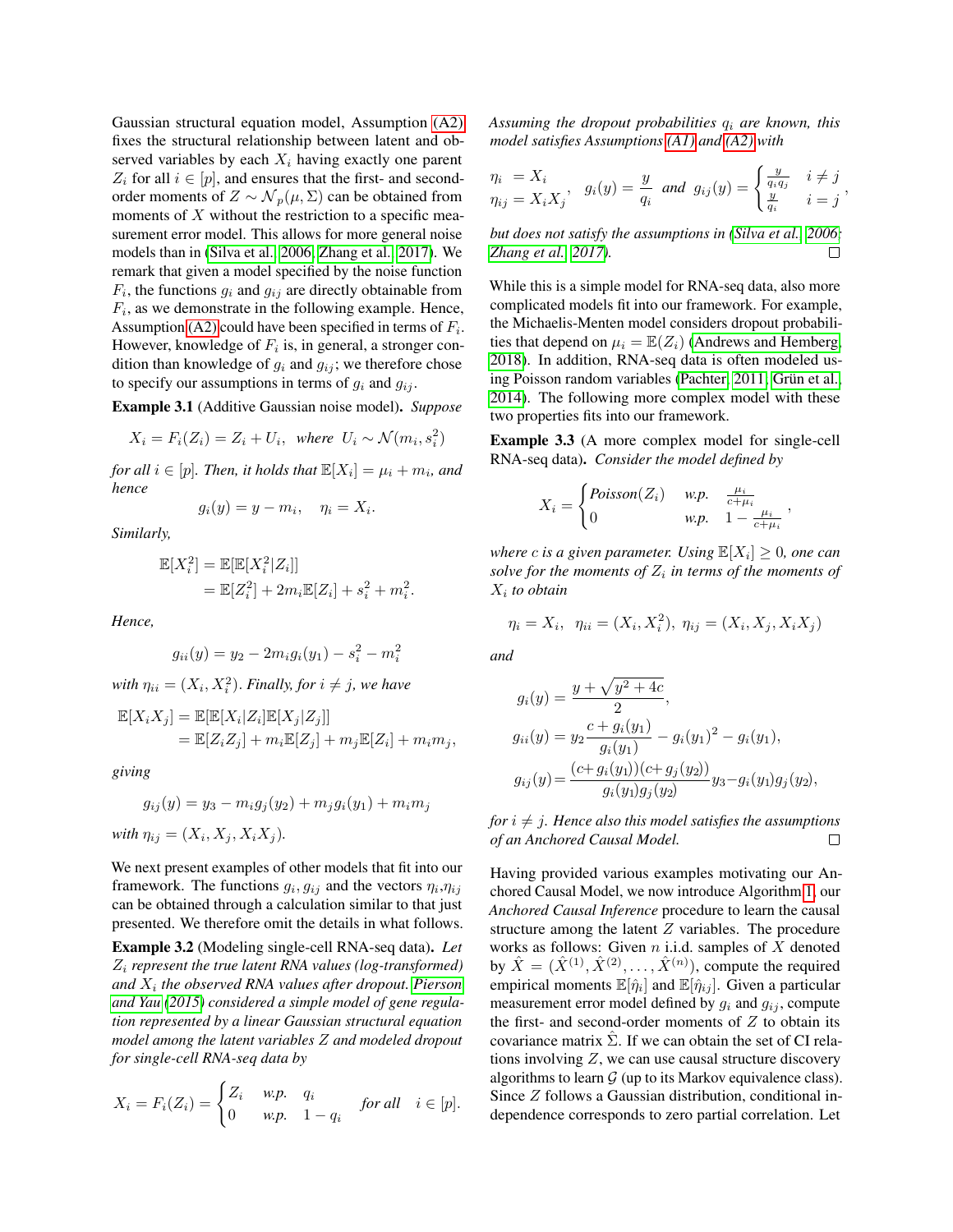## <span id="page-4-0"></span>Algorithm 1 Anchored Causal Inference

**Input:** *n* samples  $\hat{X} = (\hat{X}^{(1)}, \dots, \hat{X}^{(n)})$  of the random vector  $X = F(Z)$ ; the functions  $g_i$  and  $g_{ij}$  as in [\(A2\).](#page-2-1)

Output: CPDAG representing the Markov equivalence class of the DAG  $G$  of the latent variables  $Z$ .

1. For each  $i, j \in [p]$  compute the sample moment vectors  $\mathbb{E}[\hat{\eta}_i]$  and  $\mathbb{E}[\hat{\eta}_{ij}]$  from the samples  $\hat{X}$ .

2. Estimate the sample moments of Z via  $\hat{\mu}_i \triangleq$  $g_i(\mathbb{E}[\hat{\eta}_i]), \ \hat{\mu}_{ij} \triangleq g_{ij}(\mathbb{E}[\hat{\eta}_{ij}]).$ 

3. Estimate the covariance matrix  $\hat{\Sigma}$  of Z by  $(\hat{\Sigma})_{ij} =$  $\hat{\mu}_{ij} - \hat{\mu}_i \hat{\mu}_j$  for all  $i, j \in [p]$ .

4. Estimate the partial correlations of Z from  $\hat{\Sigma}$  using [\(2\)](#page-4-1). 5. Calculate the test statistics defined in Corollaries [1](#page-4-2) or [2](#page-5-0) to infer the CI relations among the latent variables Z.

6. Use a consistent causal discovery algorithm (e.g. the PC algorithm) based on the inferred CI relations.

 $i, j \in [p]$  and  $K \subseteq [p] \setminus \{i, j\}$ , then the sample partial correlations  $\hat{\rho}_{ij\cdot K}$  can be computed recursively for increasing conditioning set sizes by

<span id="page-4-1"></span>
$$
\hat{\rho}_{ij \cdot K} = \frac{\hat{\rho}_{ij \cdot K \setminus \{l\}} - \hat{\rho}_{il \cdot K \setminus \{l\}} \hat{\rho}_{jl \cdot K \setminus \{l\}}}{\sqrt{1 - \hat{\rho}_{il \cdot K \setminus \{l\}}^2} \sqrt{1 - \hat{\rho}_{jl \cdot K \setminus \{l\}}^2}},\qquad(2)
$$

where in the base case  $\hat{\rho}_{ij\cdot\emptyset} = \hat{\rho}_{ij}$  are the correlations obtained from  $\hat{\Sigma}$ . The main difficulty lies in developing test statistics based on the estimated partial correlations  $\hat{\rho}_{ij,K}$ such that the inferred CI relations correspond as  $n \to \infty$ to the set of CI relations implied by the underlying causal DAG G. Such test statistics are developed in Corollaries [1](#page-4-2) and [2.](#page-5-0) The inferred CI relations can then be fed into a constraint-based causal discovery algorithm such as the PC algorithm [\(Spirtes et al., 2000\)](#page-9-4) or the hybrid GSP algorithm [\(Solus et al., 2017\)](#page-9-10) to obtain the CPDAG of  $G$ .

The first step in asserting consistency of Algorithm [1](#page-4-0) is the following lemma. The proof is provided in Appendix [A.](#page-0-0)

<span id="page-4-8"></span>Lemma 1. *Under assumptions [\(A1\)](#page-2-0) and [\(A2\),](#page-2-1) the estimator*  $\hat{\rho}_{ij \cdot K}$  *in* [\(2\)](#page-4-1) *is asymptotically consistent.* 

Next, we design a consistent hypothesis test for obtaining CI relations based on the estimated partial correlations of Z in [\(2\)](#page-4-1), similar in principle to Gaussian CI tests based on Fisher's z-transform used by many causal inference algorithms [\(Chickering, 2002;](#page-8-3) [Spirtes et al., 2000;](#page-9-4) [Solus](#page-9-10) [et al., 2017\)](#page-9-10). When  $F_i$  is the identity function for all  $i \in$  $[p]$ , it can be shown [\(Lehmann, 1998\)](#page-9-21) that the estimated partial correlations in [\(2\)](#page-4-1) satisfy

$$
\sqrt{n}(\hat{\rho}_{ij\cdot K} - \rho_{ij\cdot K}) \xrightarrow{D} \mathcal{N}_1\left(0, (1 - \rho_{ij\cdot K}^2)^2\right). \tag{3}
$$

Hence, applying the Delta method [\(van der Vaart and](#page-9-22) [Wellner, 1996\)](#page-9-22) to Fisher's z-transform  $z_f(\rho) := \log((1 +$   $\rho$ / $(1 - \rho)$ )/2 of the estimated partial correlations yields

$$
\sqrt{n}\Big(z_f(\hat{\rho}_{ij\cdot K}) - z_f(\rho_{ij\cdot K})\Big) \xrightarrow{D} \mathcal{N}_1(0,1). \tag{4}
$$

Hence Fisher's z-transform can be used in the test statistic Thence Fisher S z-transform can be used in the test statistic  $T := \sqrt{n} z_f(\hat{\rho}_{i,j\cdot K})$  to test conditional independence by declaring  $X_i \perp \!\!\! \perp X_j | X_K$  at significance  $\alpha$  if and only if

<span id="page-4-7"></span><span id="page-4-5"></span>
$$
|T| \le \Phi^{-1}(1 - \frac{\alpha}{2}),\tag{5}
$$

where  $\Phi^{-1}$  denotes the inverse CDF of  $\mathcal{N}(0, 1)$ . The following theorem generalizes [\(3\)](#page-4-3) to our anchored causal model class, where the partial correlations of  $Z$  are estimated from the observed moments of X.

<span id="page-4-4"></span>Theorem 1. *Let* η *denote the vector of monomials of* X *required to compute the first- and second-order moments of* Z*. Let* ν *denote the vector of first- and second-order moments of* η*. Then under assumptions [\(A1\)](#page-2-0) and [\(A2\),](#page-2-1) for any*  $i, j \in [p]$  *and*  $K \subseteq [p] \setminus \{i, j\}$ *, the estimated partial correlation*  $\hat{\rho}_{ij \cdot K}$  *in* [\(2\)](#page-4-1) *satisfies* 

$$
\sqrt{n}(\hat{\rho}_{i,j\cdot K} - \rho_{i,j\cdot K}) \xrightarrow{D} \mathcal{N}_1\left(0, \tau_{ij\cdot K}(\nu)\right)
$$

*where*  $\tau_{ij \cdot K}$  *is a continuous function of v.* 

The proof of Theorem [1](#page-4-4) can be found in Appendix [B,](#page-0-0) where we provide a procedure for computing the function  $\tau_{ij\cdot K}$  for any  $i, j \in [p]$  and  $K \subseteq [p] \setminus \{i, j\}$ . The main idea of the proof is as follows: First apply the Central Limit Theorem to the vector of sample moments  $\mathbb{E}[\hat{\eta}]$ . Under assumption [\(A2\),](#page-2-1) the correlations  $\rho$  based on  $\Sigma$ are continuously differentiable functions of  $\nu$ . Furthermore, for any  $i, j \in [p]$  and  $K \subseteq [p] \setminus \{i, j\}$ , the partial correlation  $\rho_{ij\cdot K}$  is defined recursively for increasing conditioning set sizes as a continuously differentiable function of  $\rho$ . Hence, one can iteratively apply the Delta method [\(Lehmann, 1998\)](#page-9-21) starting from the statement of the Central Limit Theorem applied to  $\mathbb{E}[\hat{\eta}]$  to obtain the asymptotic distribution of  $\hat{\rho}_{ij \cdot K}$ .

In the following two corollaries to Theorem [1,](#page-4-4) we provide different test statistics for CI testing based on the estimated partial correlations of the latent vector Z. We start by generalizing Fisher's transform and its asymptotic distribution given in [\(4\)](#page-4-5).

<span id="page-4-2"></span>**Corollary 1.** *If the asymptotic variance*  $\tau_{ij \cdot K}(\nu)$  *can be written purely as a function of*  $\rho_{ij,K}$ *, i.e., there exists*  $\tilde{\tau}_{ij\cdot K}$  *such that*  $\tau_{ij\cdot K}(\nu) = \tilde{\tau}_{ij\cdot K}(\rho_{ij\cdot K})$ *, and there exists a variance stabilizing transformation* zij·<sup>K</sup> *such that*

<span id="page-4-6"></span>
$$
z_{ij \cdot K}(\rho) = \int \frac{1}{\sqrt{\tilde{\tau}_{ij \cdot K}(\rho)}} d\rho + C \tag{6}
$$

<span id="page-4-3"></span>*with C chosen such that*  $z_{ij \cdot K}(0) = 0$ *, then under (A1) and [\(A2\)](#page-2-1)*

$$
\sqrt{n}\Big(z_{ij\cdot K}(\hat{\rho}_{ij\cdot K})-z_{ij\cdot K}(\rho_{ij\cdot K})\Big)\stackrel{D}{\longrightarrow}\mathcal{N}_1(0,1).
$$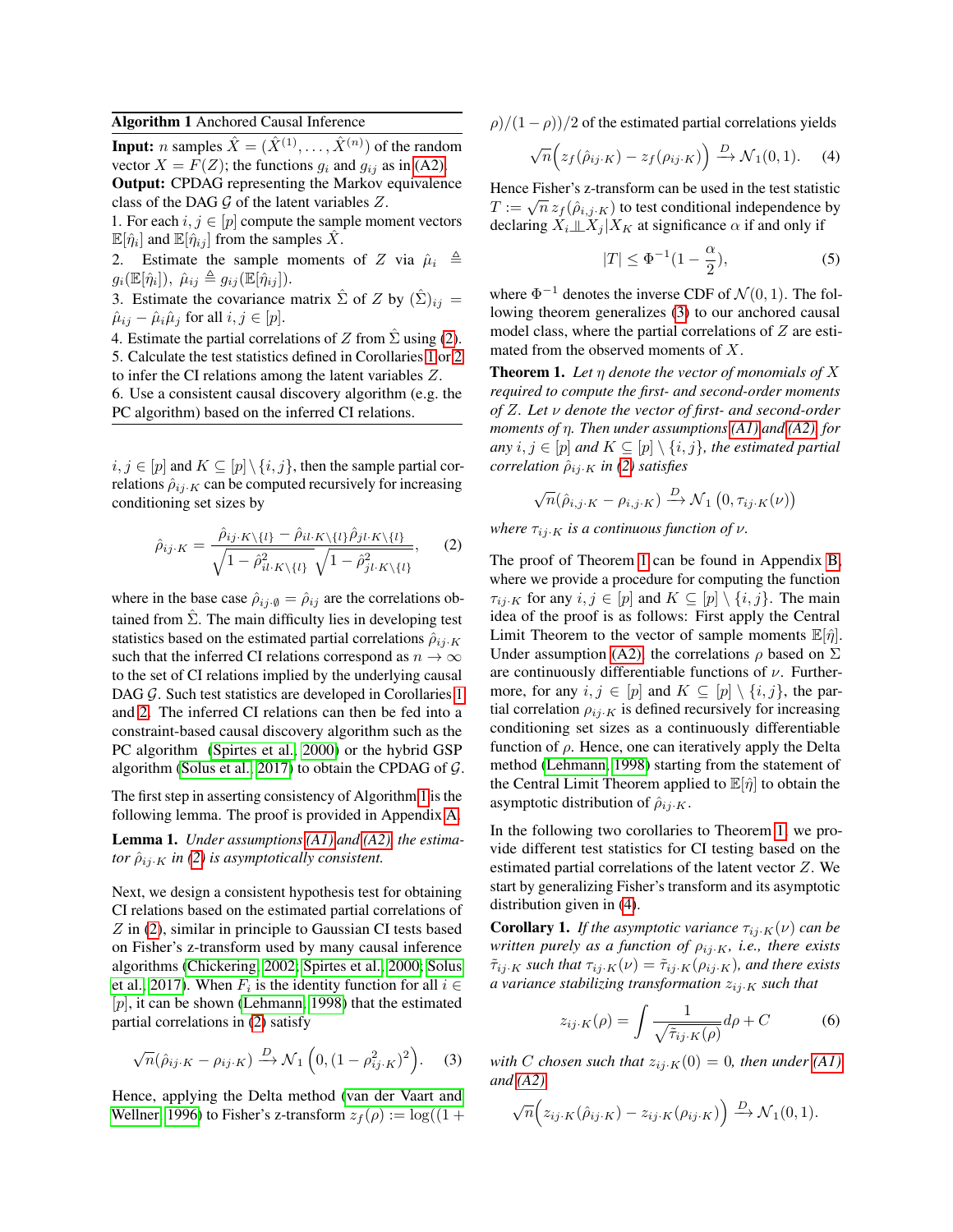The proof of Corollary [1](#page-4-2) follows by applying the Delta method to Theorem [1](#page-4-4) (Appendix [C\)](#page-0-0). Whether the conditions of Corollary [1](#page-4-2) are satisfied, depends on the measurement error model  $F$ . We show in Appendix [F.1](#page-0-0) that the conditions of Corollary [1](#page-4-2) hold for the dropout model with  $K = \emptyset$  and  $\mu = 0$ , and derive the corresponding variance stabilizing transformation. Note that it is sufficient if we can compute the integral in [\(6\)](#page-4-6) numerically; a closed-form solution is not required. Corollary [1](#page-4-2) implies √ that the test statistic  $T = \sqrt{n} z(\hat{\rho}_{i,j\cdot K})$  in [\(5\)](#page-4-7) can be used to consistently estimate the CI relations among the latent variables Z. When the assumptions of Corollary [1](#page-4-2) are not met, then we can obtain a different test statistic that is asymptotically normal as in the following result.

<span id="page-5-0"></span>**Corollary 2.** Define  $\zeta_{ij \cdot K}(\hat{\rho}, \hat{\nu}) := \hat{\rho}/\sqrt{\tau_{ij \cdot K}(\hat{\nu})}$ . Then *under [\(A1\)](#page-2-0) and [\(A2\)](#page-2-1)*

$$
\sqrt{n}\Big(\zeta_{ij\cdot K}(\hat{\rho}_{ij\cdot K},\hat{\nu})-\zeta_{ij\cdot K}(\rho_{ij\cdot K},\hat{\nu})\Big)\stackrel{D}{\longrightarrow}\mathcal{N}_1(0,1).
$$

Corollary [2](#page-5-0) follows from Theorem [1:](#page-4-4) since  $\tau$  is continuous in  $\nu$ ,  $\hat{\nu}$  converges to  $\nu$  by the law of large numbers and implies that  $\tau_{ij\cdot K}(\hat{\rho}_{ij\cdot K}, \hat{\nu}) \xrightarrow{a.s.} \tau_{ij\cdot K}(\hat{\rho}_{ij\cdot K}, \nu)$ as  $n \to \infty$  (see Appendix [D\)](#page-0-0). Hence the test statistic  $T = \sqrt{n} \, \zeta_{ij \cdot K}(\hat{\rho}_{ij \cdot K}, \hat{\nu})$  can be used in [\(5\)](#page-4-7) to obtain the CI relations among the latent variables Z.

With respect to finite-sample considerations, note that  $\zeta_{ij\cdot K}$  in Corollary [2](#page-5-0) is a function of  $\hat{\nu}$ , and thus its convergence to its asymptotic distribution requires the convergence of  $\hat{\nu}$ . Hence, we expect the convergence in distribution of Corollary [1](#page-4-2) to be faster than that of Corollary [2](#page-5-0) and as a result the test statistic in Corollary [1](#page-4-2) to perform better in the finite-sample regime.

We end this section with the main result of this paper.

Theorem 2. *Under assumptions [\(A1\)](#page-2-0) and [\(A2\),](#page-2-1) Algorithm 1 is consistent, i.e., as*  $n \rightarrow \infty$  *it returns a CPDAG for the the Markov equivalence class of the true DAG* G*.*

The proof is given in Appendix [E,](#page-0-0) where we show that under the faithfulness assumption, the set of CI relations inferred from  $\Sigma$  in Algorithm [1](#page-4-0) converges to those implied by the DAG  $G$ . Hence using any consistent causal structure learning algorithm on these CI relations results in the correct equivalence class among the  $Z$  variables.

Remark 1. *The estimator in Algorithm [1,](#page-4-0) along with the results of Corollary [1](#page-4-2) and [2](#page-5-0) can be used with any CIbased structure learning algorithm to identify the structure among the* Z *variables. Hence, one can directly modify the assumptions of the anchored causal model to allow the* Z<sup>i</sup> *to be generated by a Gaussian distribution that is faithful to a MAG [\(Spirtes and Richardson, 2002\)](#page-9-5) (i.e., with latent variables) and replace the PC algorithm in the last step of Algorithm [1](#page-4-0) for example by the FCI algorithm [\(Spirtes et al., 2000\)](#page-9-4).*

## 4 IMPLEMENTATION

Next, we discuss an important aspect of implementation and show how the results in Section [3](#page-2-2) can be applied to the dropout model in Example [3.2.](#page-3-0)

In the finite-sample setting, the estimated covariance matrix  $\hat{\Sigma}$  of the latent variables is not guaranteed to be positive semidefinite. In this case, shrinkage towards a positive definite matrix can be used as a form of regularization. When  $n < p$ , a standard approach is to use Ledoit-Wolf shrinkage towards the identity matrix [\(Ledoit and Wolf,](#page-9-23) [2004\)](#page-9-23). When  $n > p$ , the sample covariance matrix  $\hat{S}$ based on the samples  $\tilde{X}$  is positive definite with probability 1 and hence  $\Sigma$  can also be shrunk towards  $\tilde{S}$  by

<span id="page-5-1"></span>
$$
\hat{\Lambda} = (1 - \alpha^*)\hat{\Sigma} + \alpha^* \hat{S} \quad \text{where} \quad \alpha^* = \underset{\alpha \in [0,1], \hat{\Lambda} \succeq 0}{\arg \min} \alpha.
$$
\n(7)

The shrinkage that provides better results depends on whether  $\hat{S}$  or the identity are better approximations of the true underlying covariance matrix  $\Sigma$ . In our experiments in Section [5,](#page-6-0) we applied shrinkage towards  $\ddot{S}$  as in [\(7\)](#page-5-1). Both types of shrinkage result in consistent estimates: consistency of Ledoit-Wolf shrinkage is proven in [\(Ledoit](#page-9-23) [and Wolf, 2004\)](#page-9-23) and the consistency of shrinkage towards the sample covariance matrix in [\(7\)](#page-5-1) follows from Theo-rem [1,](#page-4-8) since  $\Sigma \to \Sigma$  as  $n \to \infty$  implies that  $\Sigma$  becomes positive semidefinite with large enough sample size, and therefore,  $\alpha \to 0$  as  $n \to \infty$ , which shows that shrinkage reduces to the consistent case without shrinkage.

#### 4.1 Application: Dropout Model

Under the dropout model in Example [3.2,](#page-3-0) the assumptions of Corollary [1](#page-4-2) are in general not satisfied, since  $\tau_{ij,K}$ cannot generally be expressed as a function of  $\rho_{ij,K}$  only. This is shown in Appendix [F.2](#page-0-0) by plotting  $\tau$  as a function of  $\nu$  for fixed  $\rho$ . In the special case when  $\mu = 0$ , the conditions are satisfied for all  $i, j \in [p]$  when  $K = \emptyset$ , i.e., a variance stabilizing transform  $z_{ij} = z_{ij} \phi$  can be found for the correlations  $\rho_{ij} = \rho_{ij} \phi$ . This *dropout stabilizing transform* is provided in Appendix [F.1](#page-0-0) and can be used together with the resulting CI test as a heuristic also when  $K \neq \emptyset$  or  $\mu \neq 0$ . Its performance is analyzed in Section [5.](#page-6-0)

In Appendix [F.3,](#page-0-0) we provide a recursive formula for computing  $\zeta_{ij\cdot K}$  from Corollary [1](#page-4-2) for the dropout model, which we refer to as the *dropout normalizing transform*. From Corollary [1,](#page-4-2)  $\zeta_{ij,K}(\hat{\rho}_{ij,K})$  should have an asymptotic variance of 1. Hence, computing  $\zeta_{ij\cdot K}$  requires determining the asymptotic variance  $\tau_{ij\cdot K}$  of  $\hat{\rho}_{ij\cdot K}$ , and then defining  $\zeta_{ij\cdot K}$  appropriately to transform this variance to 1. Also note that applying shrinkage will in general change the asymptotic variance of the partial correlations.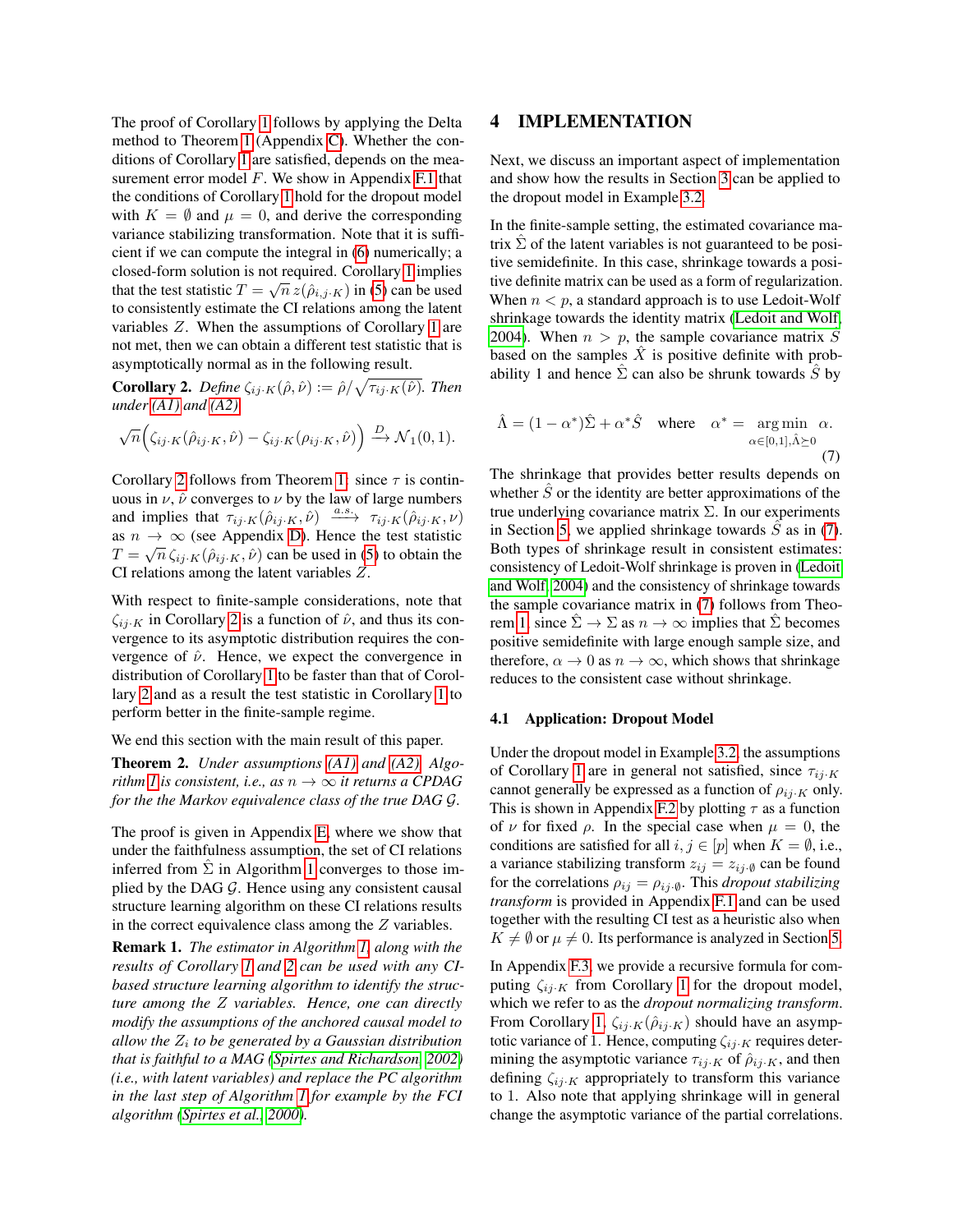<span id="page-6-2"></span>

Figure 3: (a)-(b) Q-Q plots for the dropout normalizing and stabilizing transforms. (c)-(h) Performance of the dropout stabilizing transform, dropout normalizing transform and Gaussian CI test in simulations for structure discovery: ROC curves  $(c)$ - $(f)$  and SHD curves  $(g)$ - $(h)$  for evaluating the accuracy of estimating the true CPDAG.

We show how to correct  $\tau_{ij\cdot K}$  as a function of the shrinkage coefficient  $\alpha$  in Appendix [F.4.](#page-0-0) This adjustment is applied in all of our experiments in Section [5.](#page-6-0)

In Section [5.2,](#page-7-1) we apply our estimation procedure based on the dropout model to single-cell RNA-seq data to infer the structure of the underlying regulatory network. For the theoretical analysis in Section [3](#page-2-2) we assumed that the dropout probabilities  $q_i$  are known. However, in general these parameters need to be estimated, and it was pro-posed in [\(Pierson, 2015\)](#page-9-24) to model  $q_i$  by  $q_i = 1 - \exp^{\lambda \mu_i^2}$ for  $i \in [p]$ , where  $\lambda$  depends on the RNA-seq assay. Using this model for the dropout probabilities we can jointly estimate the parameters  $\mu$  and  $q$  as follows. We can write

$$
\mathbb{E}[\eta_i] = \mathbb{E}[X_i] = \mathbb{E}[(1 - \exp^{\lambda \mu_i^2})Z_i] = (1 - \exp^{\lambda \mu_i^2})\mu_i.
$$

Since  $\mu_i$  corresponds to count averages, we can assume that  $\hat{\mu}_i \geq 0$ . Under this assumption, the equation  $\mathbb{E}[\hat{\eta}_i] =$  $(1 - \exp^{\lambda \hat{\mu}_i^2}) \hat{\mu}_i$  has a unique solution for  $\hat{\mu}_i$ .

With respect to the parameter  $\lambda$ , for some single-cell RNAseq assays it is possible to obtain an estimate for  $\lambda$  by including molecules with known expression as controls. However, since this estimate is often unreliable [\(Grün](#page-9-25) [and van Oudenaarden, 2015\)](#page-9-25) and not always available, we selected  $\lambda$  so as to minimize the amount of shrinkage required to obtain a positive semidefinite matrix.

## <span id="page-6-0"></span>5 EXPERIMENTS

In this section, we analyze the performance of the test statistics derived earlier, along with Algorithm [1](#page-4-0) under the dropout model from Example [3.2](#page-3-0) both on simulated data and on single-cell RNA-seq data<sup>[1](#page-6-1)</sup>

#### 5.1 Simulations

Test Statistic Evaluation. First, we evaluate the performance of the dropout normalizing and dropout stabilizing transforms on the dropout model in Example [3.2](#page-3-0) using a Q-Q plot to compare the empirical distribution of the associated statistic under the null hypothesis ( $\rho_{i,j\cdot K} = 0$ ) with the theorized standard normal distribution. We generated data from the dropout noise model with a simple graph structure on the Z variables such that  $X_i \perp \!\!\!\perp X_j | X_k, X_l$ holds for some  $i, j, k, l \in [p]$ . We used  $p = 5$ , weights in the range  $[-1, -0.25]$  ∪ [0.25, 1], and dropout probabilities in  $[0, 0.8]$ . We generated *n* observations of *X* for  $n \in \{500, 1000, 5000\}$ , then estimated the partial correlation  $\hat{\rho}_{ij\cdot kl}$  and applied the dropout normalizing transform (Figure [3a](#page-6-2)) and the dropout stabilizing transform (Figure [3b](#page-6-2)) to obtain the associated test statistic. We repeated

<span id="page-6-1"></span><sup>&</sup>lt;sup>1</sup>The code is available in the causaldag repository at https://github.com/uhlerlab/causaldag.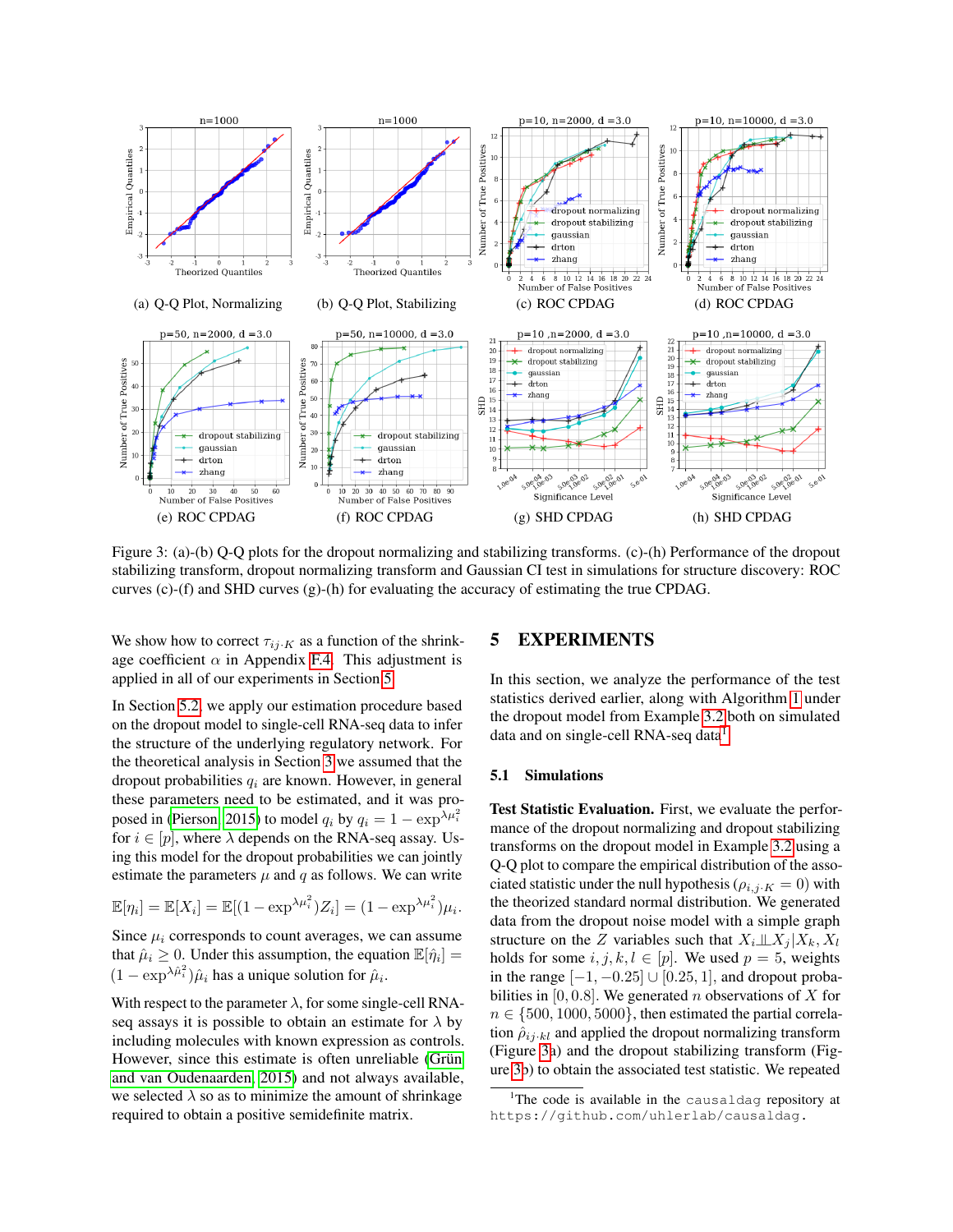<span id="page-7-0"></span>

Figure 4: (a) ROC curve for predicting causal effects of interventions in Perturb-seq data. (b) SHD between CPDAGs estimated on single-cell RNA-seq data from pancreatic cells with low versus high dropout rate. (c) Gene regulatory network estimated from Perturb-seq data (blue edges indicate previously known interactions [\(Dixit et al., 2016\)](#page-9-26) that were also detected by our method).

this generation and estimation process to obtain 100 points in the Q-Q plots. The plots for  $n \in \{500, 5000\}$ are shown in Appendix [G.](#page-0-0) The results show that the distribution of these statistics deviate only slightly from the expected distribution. The dropout stabilizing transform deviates slightly more, as expected, since it was derived for correlations and not for partial correlations.

Structure Learning. The data was generated from the dropout model described in Example [3.2.](#page-3-0) The structure of the matrix  $B$  in the linear Gaussian structural equation model [\(1\)](#page-1-2) was generated by an Erdös-Renyi model with expected degree d for  $d \in \{2, 3, 5\}$  and number of nodes  $p \in \{10, 30, 50\}$ . The weights of the matrix B were uniformly drawn from  $[-1, -0.25]$  ∪  $[0.25, 1]$  to be bounded away from 0. The mean parameters  $\mu_i$  were uniformly drawn from [0, 3] and the probabilities  $q_i$  from [0, 0.8]. These ranges were chosen to match the expected ranges in the gene expression data analyzed in Section [5.2.](#page-7-1) We generated  $n$  observations of  $X$  from this generating model, for  $n \in \{1000, 2000, 10000, 50000\}.$ 

Figure [3](#page-6-2) (c)-(h) shows the ROC curves and the Structural Hamming Distance (SHD) evaluating the CPDAG output by Algorithm [1](#page-4-0) for  $p \in \{10, 50\}$ ,  $n \in \{2000, 10000\}$ and  $d = 3$ . Each point in the plots is an average over 96 simulations. We compare 5 methods for estimating the graph. Each corresponds to a different curve in the plots. We use (1) PC with the estimator in algorithm [1](#page-4-0) and the dropout stabilizing transform (labeled dropout stabilizing), and similarly (2) with the dropout normalizing transform (dropout normalizing); (3) PC and the Gaussian CI test applied directly to the observations (gaussian); (4) PC with the rank-based correlation test used by [Harris](#page-9-14) [and Drton](#page-9-14)  $(2013)$  (drton); and  $(5)$  the algorithm from [Zhang et al.](#page-9-12) [\(2017\)](#page-9-12) for the case of Gaussians (zhang).

In plotting the ROC curve for the CPDAG, we consider an

undirected edge in the CPDAG a true positive if a directed edge exists in either direction in the true graph, and a false positive otherwise. We consider a directed edge a true positive if the same edge exists in the true graph. In Appendix [G,](#page-0-0) we provide additional figures for the setting where  $p = 30$ ,  $n \in \{2000, 50000\}$  and  $d \in \{2, 5\}$ .

The simulation results show that the dropout stabilizing transform outperforms, or performs at least as well as the other methods in all settings we tested even though it was derived for  $K = \emptyset$  and  $\mu = 0$ . The performance of both dropout transforms improves over the other methods with increasing sample size. A large sample size is especially important for the dropout normalizing transform because it relies on the estimation of more parameters. Since the dropout stabilizing transform is preferable to the dropout normalizing transform computationally, we concentrate on this transform in Figure [3](#page-6-2) (e)-(f).

The simulation results show that our estimators outperform the naive Gaussian CI test applied directly to the corrupted data, and the difference in performance increases with sample size. This has important implications for the development of new single-cell RNA-seq technologies, since it indicates that an increased sample size is preferrable to minimizing dropout. Current technologies have been heading in this direction, trading off increased sample sizes (with studies containing up to a million samples) for an increased dropout rate [\(Zheng et al., 2017\)](#page-9-27).

### <span id="page-7-1"></span>5.2 Single-cell RNA-seq Data

Perturb-seq. We tested our method on gene expression data collected via single-cell Perturb-seq by [Dixit](#page-9-26) [et al.](#page-9-26) [\(2016\)](#page-9-26) from bone marrow-derived dendritic cells (BMDCs) after log-transformation. As in most single-cell studies, the gene expression observations are affected by dropout. The data consists of 933 observational samples (after standard pre-processing), which we used for learn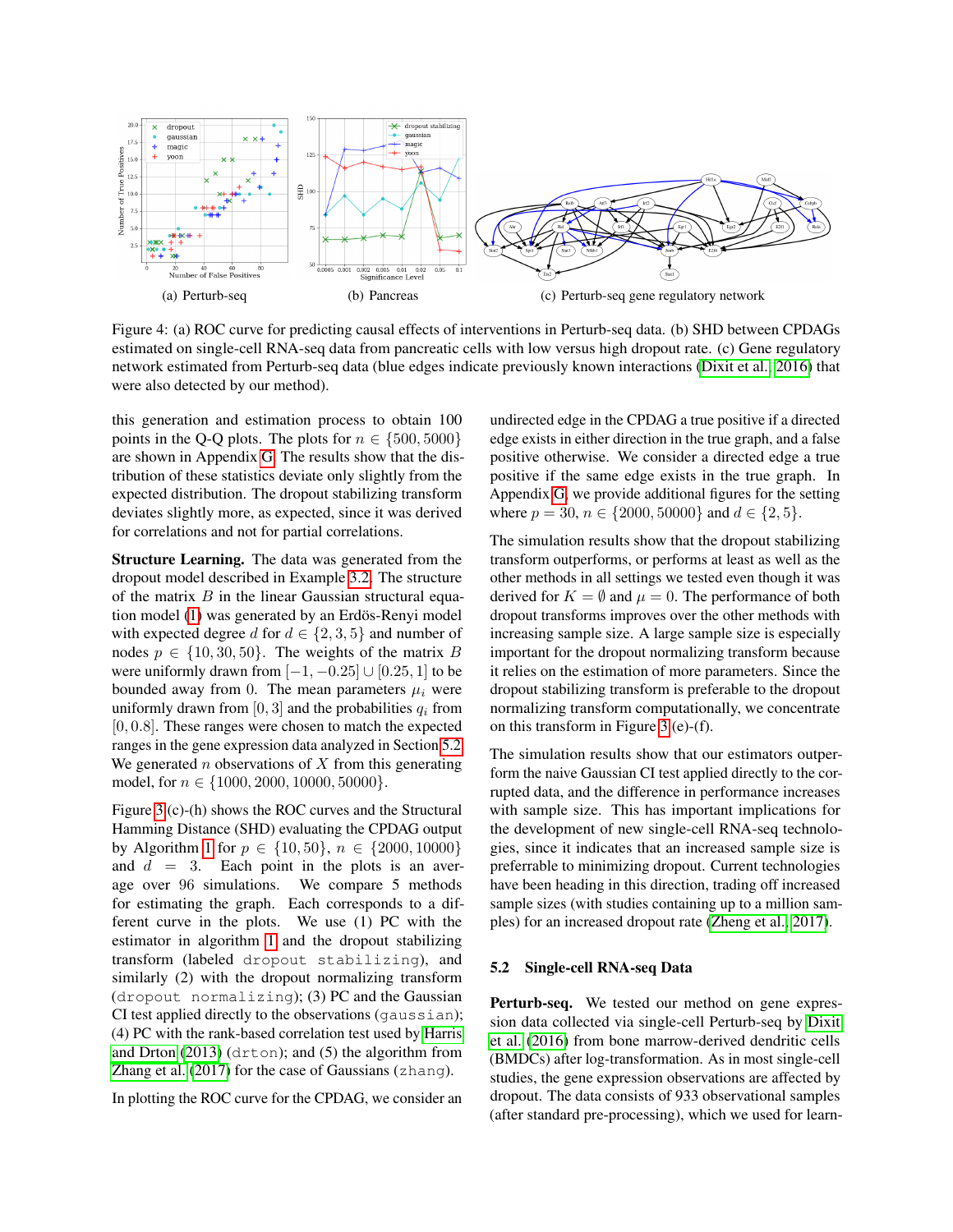ing the gene regulatory network. The Perturb-seq data set also contains interventional samples, which we used to evaluate the estimated CPDAG and construct an ROC curve. As in [Dixit et al.](#page-9-26) [\(2016\)](#page-9-26), we focused our analysis on 24 genes, which are important transcription factors known to regulate each other as well as a variety of other genes [\(Garber et al., 2012\)](#page-9-28). We used the dropout stabilizing transform to obtain the CI relations among the latent variables (labeled dropout in Figure [4\)](#page-7-0) and compared the resulting CPDAG to the graph obtained using the standard Gaussian CI test applied directly to the observed corrupted data (labeled gaussian). In both settings we used the PC algorithm to infer the CPDAG from the CI relations. For a typical baseline used in genomics, we also imputed gene expression data using MAGIC [\(Van Dijk](#page-9-11) [et al., 2018\)](#page-9-11) and applied the PC algorithm to the imputed data (labeled magic). Additionally, we used the PC algorithm applied to the rank-based estimator of the correlation matrix of Z from [Yoon et al.](#page-9-15) [\(2020\)](#page-9-15) (labeled yoon). Figure [4\(](#page-7-0)a) shows the resulting ROCs, which quantify for varying tuning parameters the accuracy of each of the learned CPDAGs in predicting the effect of each of the eight interventions. Our procedure with the dropout stabilizing transform outperforms the others. The inferred gene regulatory network is shown in Figure [4\(](#page-7-0)c).

Pancreas - Type II Diabetes. We also tested our method on two gene expression datasets collected from human pancreatic cells [\(Baron et al., 2016;](#page-8-6) [Segerstolpe et al.,](#page-9-29) [2016\)](#page-9-29) via different single-cell assays, one with low dropout rate and 3514 cells (Smart-seq2), and the other with high dropout rate and 8569 cells (inDrop). The expression data was log-transformed in both cases. We focused our analysis on a gene regulatory network of 20 genes, which is known to be involved in Type II Diabetes [\(Sharma et al., 2018\)](#page-9-30). Since no interventional data is available for this application, we evaluated our estimator based on how consistent the estimated CPDAG is across the two data sets. Figure [4b](#page-7-0) shows the SHD between the CPDAGs estimated from the data set with low versus high dropout using the dropout stabilizing transform, Gaussian CI test applied directly to the data, and Gaussian CI test applied to data imputed with MAGIC. The inferred gene regulatory network is provided in Appendix [G.](#page-0-0) Since the SHD is generally lower for the dropout stabilizing transform, the CPDAG estimates produced by our method are more consistent across different dropout levels, thereby suggesting that our method is more robust to dropout.

## 6 DISCUSSION

We proposed a procedure for learning causal structure in the presence of measurement error under the *Anchored Causal Model*, where each corrupted observed variable is generated from a latent uncorrupted variable and the aim is to learn the structure among the latent variables using the observed variables as *anchors*. We introduced an estimator and test statistics that can be used with CI-based structure discovery algorithms to learn the Markov equivalence class of the causal DAG among the latent variables. One of the main motivations for developing this algorithm was to address the problem of dropout in single-cell RNAseq experiments. We showed how to apply our algorithm for learning the underlying gene regulatory network under a simple dropout model and analyzed its performance on synthetic data and on single-cell RNA-seq data, An interesting future application for this methodology would be to use this framework with more complex dropout models for RNA-seq data to further improve performance.

### Acknowledgements

Basil Saeed was partially supported by MIT J-Clinic for Machine Learning and Health. Anastasiya Belyaeva was supported by the Abdul Latif Jameel World Water and Food Security Lab (J-WAFS) at MIT. Caroline Uhler was partially supported by NSF (DMS-1651995), ONR (N00014-17-1-2147 and N00014-18-1-2765), IBM, a Sloan Fellowship and a Simons Investigator Award.

#### References

- <span id="page-8-2"></span>A. Anandkumar, D. Hsu, A. Javanmard, and S. Kakade. Learning linear bayesian networks with latent variables. In *International Conference on Machine Learning*, pages 249–257, 2013.
- <span id="page-8-5"></span>T. S. Andrews and M. Hemberg. M3Drop: Dropout-based feature selection for scRNASeq. *Bioinformatics*, 2018.
- <span id="page-8-6"></span>M. Baron, A. Veres, S. L. Wolock, et al. A single-cell transcriptomic map of the human and mouse pancreas reveals inter-and intra-cell population structure. *Cell Systems*, 3(4):346–360, 2016.
- <span id="page-8-4"></span>T. Blom, A. Klimovskaia, S. Magliacane, and J. M. Mooij. An upper bound for random measurement error in causal discovery. *arXiv preprint arXiv:1810.07973*, 2018.
- <span id="page-8-3"></span>D. M. Chickering. Optimal structure identification with greedy search. *Journal of Machine Learning Research*, 3(Nov):507–554, 2002.
- <span id="page-8-0"></span>D. M. Chickering, D. Heckerman, and C. Meek. Largesample learning of Bayesian networks is NP-hard. *Journal of Machine Learning Research*, 5(Oct):1287–1330, 2004.
- <span id="page-8-1"></span>D. Colombo, M. H. Maathuis, M. Kalisch, and T. S. Richardson. Learning high-dimensional directed acyclic graphs with latent and selection variables. *The Annals of Statistics*, pages 294–321, 2012.